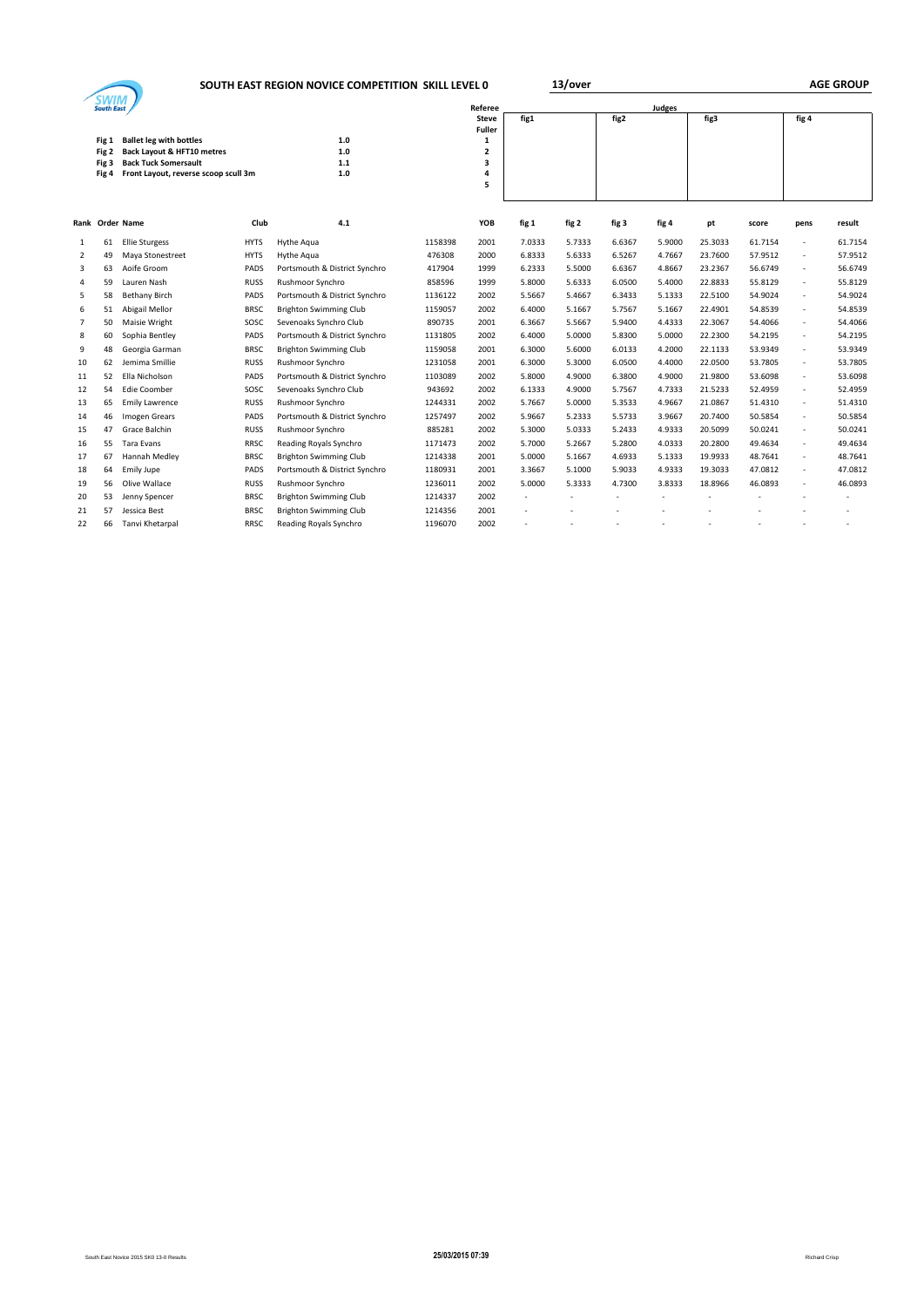|    | Order Ballet leg with bottles | 1.0                           | yob        | i1  | j2  |     | 13/over | j5  | subtotal | score  | l٥  | hi  | pens |
|----|-------------------------------|-------------------------------|------------|-----|-----|-----|---------|-----|----------|--------|-----|-----|------|
| 46 | Imogen Grears                 | Portsmouth & District Synchro | 2002 Fig 1 | 6.0 | 5.8 | 5.9 | 6.0     | 6.4 | 17.9     | 5.9667 | 5.8 | 6.4 |      |
| 47 | Grace Balchin                 | Rushmoor Synchro              | 2002 Fig 1 | 5.2 | 5.6 | 5.3 | 5.2     | 5.4 | 15.9     | 5.3000 | 5.2 | 5.6 |      |
| 48 | Georgia Garman                | <b>Brighton Swimming Club</b> | 2001 Fig 1 | 6.0 | 6.0 | 6.4 | 6.5     | 7.0 | 18.9     | 6.3000 | 6.0 | 7.0 |      |
| 49 | Maya Stonestreet              | Hythe Agua                    | 2000 Fig 1 | 6.7 | 6.2 | 6.8 | 7.0     | 7.2 | 20.5     | 6.8333 | 6.2 | 7.2 |      |
| 50 | Maisie Wright                 | Sevenoaks Synchro Club        | 2001 Fig 1 | 6.1 | 6.0 | 6.4 | 6.7     | 6.6 | 19.1     | 6.3667 | 6.0 | 6.7 |      |
| 51 | Abigail Mellor                | <b>Brighton Swimming Club</b> | 2002 Fig 1 | 6.7 | 6.2 | 6.1 | 6.5     | 6.5 | 19.2     | 6.4000 | 6.1 | 6.7 |      |
| 52 | Ella Nicholson                | Portsmouth & District Synchro | 2002 Fig 1 | 5.7 | 5.9 | 5.9 | 5.8     | 5.7 | 17.4     | 5.8000 | 5.7 | 5.9 |      |
| 53 | Jenny Spencer                 | <b>Brighton Swimming Club</b> | 2002 Fig 1 |     |     |     |         |     |          |        |     |     |      |
| 54 | Edie Coomber                  | Sevenoaks Synchro Club        | 2002 Fig 1 | 5.9 | 6.0 | 6.0 | 6.5     | 6.4 | 18.4     | 6.1333 | 5.9 | 6.5 |      |
| 55 | Tara Evans                    | Reading Royals Synchro        | 2002 Fig 1 | 5.1 | 5.6 | 5.8 | 5.7     | 5.8 | 17.1     | 5.7000 | 5.1 | 5.8 |      |
| 56 | Olive Wallace                 | Rushmoor Synchro              | 2002 Fig 1 | 5.3 | 5.1 | 5.1 | 4.6     | 4.8 | 15.0     | 5.0000 | 4.6 | 5.3 |      |
| 57 | Jessica Best                  | <b>Brighton Swimming Club</b> | 2001 Fig 1 |     |     |     |         |     |          |        |     |     |      |
| 58 | <b>Bethany Birch</b>          | Portsmouth & District Synchro | 2002 Fig 1 | 5.4 | 5.7 | 5.1 | 5.6     | 6.0 | 16.7     | 5.5667 | 5.1 | 6.0 |      |
| 59 | Lauren Nash                   | Rushmoor Synchro              | 1999 Fig 1 | 5.7 | 5.9 | 5.5 | 5.8     | 6.2 | 17.4     | 5.8000 | 5.5 | 6.2 |      |
| 60 | Sophia Bentley                | Portsmouth & District Synchro | 2002 Fig 1 | 6.5 | 6.2 | 6.3 | 6.4     | 7.1 | 19.2     | 6.4000 | 6.2 | 7.1 |      |
| 61 | <b>Ellie Sturgess</b>         | Hythe Agua                    | 2001 Fig 1 | 6.9 | 6.5 | 7.0 | 7.2     | 7.5 | 21.1     | 7.0333 | 6.5 | 7.5 |      |
| 62 | Jemima Smillie                | Rushmoor Synchro              | 2001 Fig 1 | 6.1 | 6.3 | 5.9 | 6.9     | 6.5 | 18.9     | 6.3000 | 5.9 | 6.9 |      |
| 63 | Aoife Groom                   | Portsmouth & District Synchro | 1999 Fig 1 | 6.5 | 6.1 | 6.2 | 6.2     | 6.3 | 18.7     | 6.2333 | 6.1 | 6.5 |      |
| 64 | Emily Jupe                    | Portsmouth & District Synchro | 2001 Fig 1 | 3.0 | 3.4 | 3.5 | 3.2     | 4.3 | 10.1     | 3.3667 | 3.0 | 4.3 |      |
| 65 | <b>Emily Lawrence</b>         | Rushmoor Synchro              | 2002 Fig 1 | 5.7 | 5.8 | 5.8 | 5.7     | 6.0 | 17.3     | 5.7667 | 5.7 | 6.0 |      |
| 66 | Tanvi Khetarpal               | Reading Royals Synchro        | 2002 Fig 1 |     |     |     |         |     |          |        |     |     |      |
| 67 | Hannah Medley                 | <b>Brighton Swimming Club</b> | 2001 Fig 1 | 4.5 | 4.8 | 5.0 | 5.2     | 5.3 | 15.0     | 5.0000 | 4.5 | 5.3 |      |

|    | Order Back Layout & HFT10 metres | 1.0                           | yob        | j1  | j2  | j3  | j4  | j5  | subtotal | score  | lo  | hi  | pens |
|----|----------------------------------|-------------------------------|------------|-----|-----|-----|-----|-----|----------|--------|-----|-----|------|
| 46 | Imogen Grears                    | Portsmouth & District Synchro | 2002 Fig 2 | 4.9 | 4.0 | 5.4 | 5.9 | 5.4 | 15.7     | 5.2333 | 4.0 | 5.9 |      |
| 47 | Grace Balchin                    | Rushmoor Synchro              | 2002 Fig 2 | 4.8 | 5.4 | 5.1 | 5.1 | 4.9 | 15.1     | 5.0333 | 4.8 | 5.4 |      |
| 48 | Georgia Garman                   | <b>Brighton Swimming Club</b> | 2001 Fig 2 | 5.4 | 5.5 | 5.9 | 5.7 | 5.6 | 16.8     | 5.6000 | 5.4 | 5.9 |      |
| 49 | Maya Stonestreet                 | Hythe Agua                    | 2000 Fig 2 | 5.9 | 5.7 | 5.6 | 5.6 | 5.6 | 16.9     | 5.6333 | 5.6 | 5.9 |      |
| 50 | Maisie Wright                    | Sevenoaks Synchro Club        | 2001 Fig 2 | 5.6 | 5.2 | 5.6 | 6.0 | 5.5 | 16.7     | 5.5667 | 5.2 | 6.0 |      |
| 51 | Abigail Mellor                   | <b>Brighton Swimming Club</b> | 2002 Fig 2 | 4.7 | 4.6 | 5.4 | 5.4 | 5.6 | 15.5     | 5.1667 | 4.6 | 5.6 |      |
| 52 | Ella Nicholson                   | Portsmouth & District Synchro | 2002 Fig 2 | 4.8 | 4.7 | 5.3 | 4.9 | 5.0 | 14.7     | 4.9000 | 4.7 | 5.3 |      |
| 53 | Jenny Spencer                    | <b>Brighton Swimming Club</b> | 2002 Fig 2 |     |     |     |     |     |          |        |     |     |      |
| 54 | Edie Coomber                     | Sevenoaks Synchro Club        | 2002 Fig 2 | 5.0 | 4.3 | 4.7 | 5.0 | 5.0 | 14.7     | 4.9000 | 4.3 | 5.0 |      |
| 55 | Tara Evans                       | Reading Royals Synchro        | 2002 Fig 2 | 5.1 | 5.4 | 5.2 | 5.6 | 5.2 | 15.8     | 5.2667 | 5.1 | 5.6 |      |
| 56 | Olive Wallace                    | Rushmoor Synchro              | 2002 Fig 2 | 5.2 | 5.6 | 5.3 | 5.1 | 5.5 | 16.0     | 5.3333 | 5.1 | 5.6 |      |
| 57 | Jessica Best                     | <b>Brighton Swimming Club</b> | 2001 Fig 2 |     |     |     |     |     |          |        |     |     |      |
| 58 | <b>Bethany Birch</b>             | Portsmouth & District Synchro | 2002 Fig 2 | 5.4 | 5.5 | 5.5 | 5.8 | 5.4 | 16.4     | 5.4667 | 5.4 | 5.8 |      |
| 59 | Lauren Nash                      | Rushmoor Synchro              | 1999 Fig 2 | 5.6 | 5.5 | 5.8 | 5.8 | 5.5 | 16.9     | 5.6333 | 5.5 | 5.8 |      |
| 60 | Sophia Bentley                   | Portsmouth & District Synchro | 2002 Fig 2 | 4.7 | 4.3 | 5.3 | 5.1 | 5.2 | 15.0     | 5.0000 | 4.3 | 5.3 |      |
| 61 | <b>Ellie Sturgess</b>            | Hythe Agua                    | 2001 Fig 2 | 6.3 | 5.3 | 5.8 | 6.0 | 5.4 | 17.2     | 5.7333 | 5.3 | 6.3 |      |
| 62 | Jemima Smillie                   | Rushmoor Synchro              | 2001 Fig 2 | 5.3 | 5.5 | 5.6 | 5.1 | 5.0 | 15.9     | 5.3000 | 5.0 | 5.6 |      |
| 63 | Aoife Groom                      | Portsmouth & District Synchro | 1999 Fig 2 | 5.4 | 5.6 | 5.5 | 5.5 | 5.5 | 16.5     | 5.5000 | 5.4 | 5.6 |      |
| 64 | Emily Jupe                       | Portsmouth & District Synchro | 2001 Fig 2 | 5.1 | 5.3 | 5.2 | 5.0 | 5.0 | 15.3     | 5.1000 | 5.0 | 5.3 |      |
| 65 | <b>Emily Lawrence</b>            | Rushmoor Synchro              | 2002 Fig 2 | 5.3 | 5.2 | 5.0 | 4.6 | 4.8 | 15.0     | 5.0000 | 4.6 | 5.3 |      |
| 66 | Tanvi Khetarpal                  | Reading Royals Synchro        | 2002 Fig 2 |     |     |     |     |     |          |        |     |     |      |
| 67 | Hannah Medley                    | <b>Brighton Swimming Club</b> | 2001 Fig 2 | 4.7 | 5.5 | 4.7 | 5.4 | 5.4 | 15.5     | 5.1667 | 4.7 | 5.5 |      |